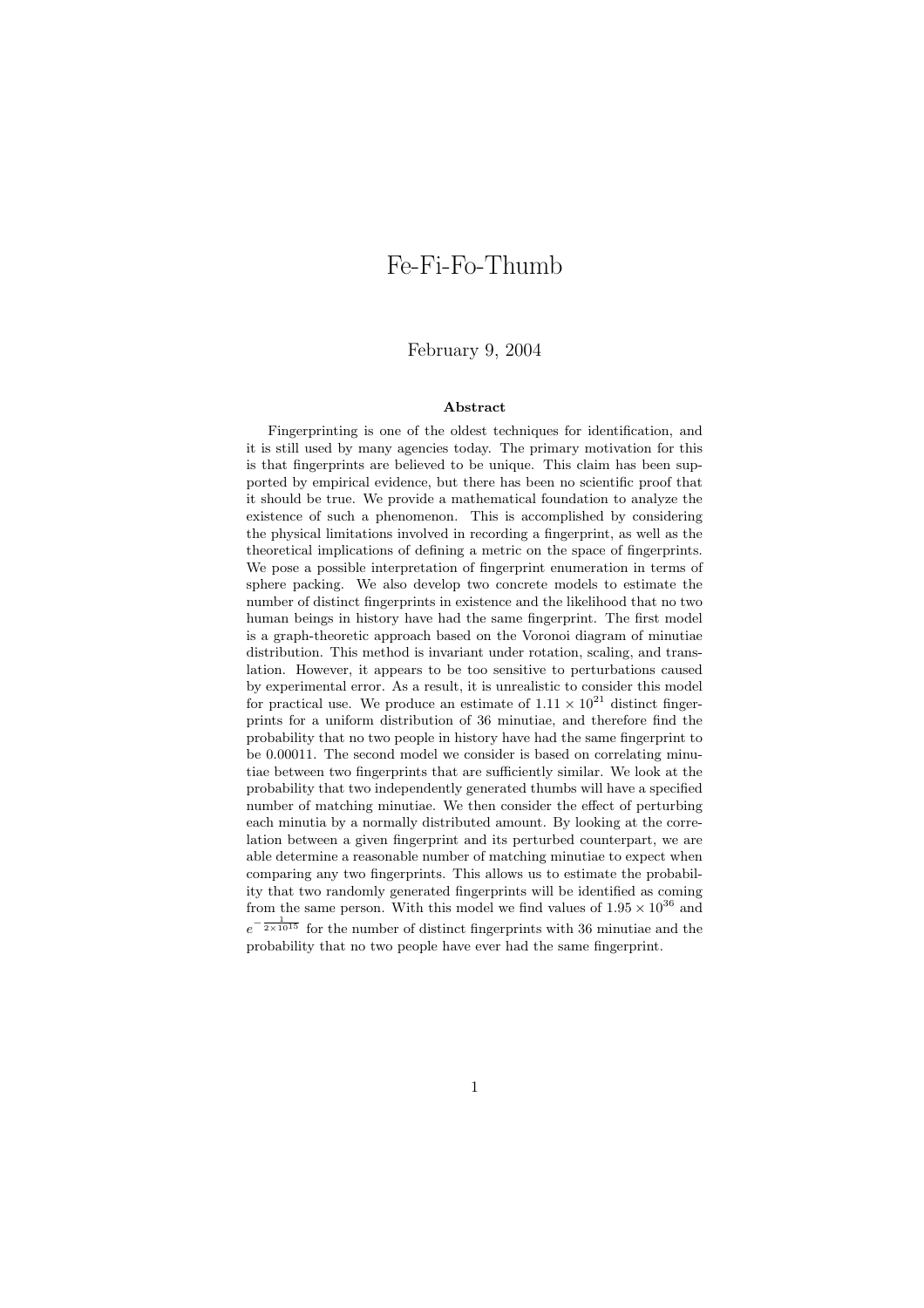# Contents

| $\mathbf{1}$ | Introduction                                    |                                                                          |                |
|--------------|-------------------------------------------------|--------------------------------------------------------------------------|----------------|
|              | 1.1                                             | A Mathematical Theory of Fingerprint Identification                      | 3              |
|              | 1.2                                             | Fingerprint Uniqueness via Spheres                                       | $\overline{4}$ |
| $\mathbf{2}$ | Basic Information about Fingerprints and Thumbs |                                                                          |                |
|              | 2.1                                             | The Information Contained in a Fingerprint $\ldots \ldots \ldots \ldots$ | $\overline{5}$ |
|              | 2.2                                             |                                                                          | 6              |
|              | 2.3                                             |                                                                          | 6              |
| 3            | Model I: A Discrete Similarity Metric           |                                                                          |                |
|              | 3.1                                             | Minutiae and Voronoi Diagrams                                            | $\overline{7}$ |
|              | 3.2                                             |                                                                          | 8              |
|              | 3.3                                             | Sensitivity of Minutiae Point Perturbation                               | 9              |
|              | 3.4                                             | Estimating the Total Number of Distinct Fingerprints                     | 10             |
|              | 4 Model II: A Continuous Similarity Metric      |                                                                          |                |
|              | 4.1                                             |                                                                          | 13             |
|              | 4.2                                             |                                                                          | 15             |
| 5.           |                                                 | The Probability of Fingerprint Uniqueness                                | 16             |
| 6            |                                                 | Conclusion                                                               | 16             |
|              | 6.1                                             | Fingerprint vs DNA Evidence $-$ A Final Test $\dots \dots \dots$         | 17             |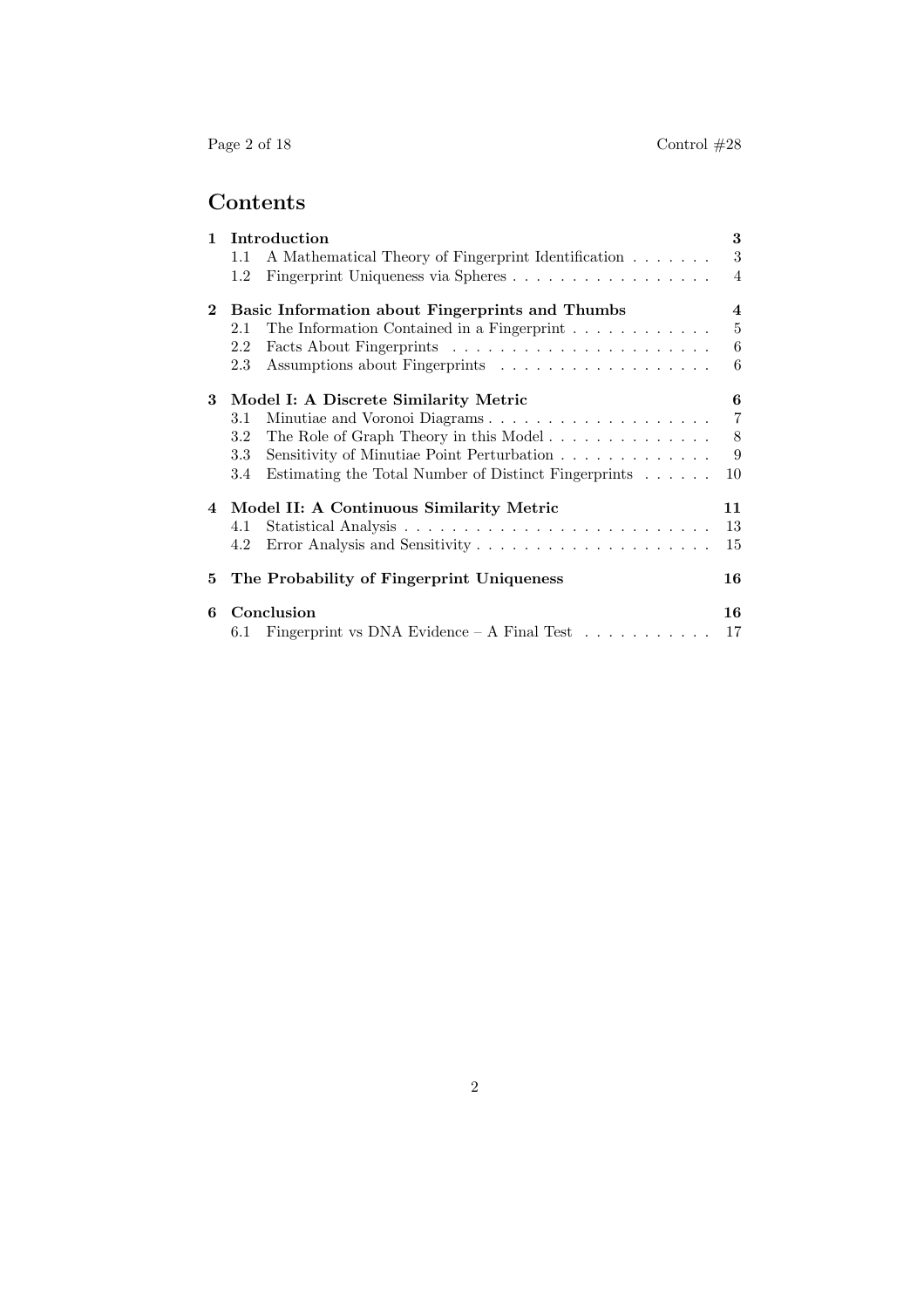## 1 Introduction

The process of identifying individuals based on various biometrics is a rapidly growing field. Having been studied for well over a century, the most traditional biometric used to for identification is the fingerprint. It is a common belief that fingerprints are unique to each human being; however, this biological occurrence has never been scientifically proven. To begin investigating the likelihood of this phenomenon, we state some rudimentary assumptions:

- By the term fingerprint we mean a 2-dimensional grayscale image representing the ridge structure of a person's finger.
- In deciding how many unique fingerprints exist, we acknowledge that multiple acquisitions of a particular fingerprint must not be counted more than once.

In order to decide what it means to count the number of possible fingerprints, we feel it is necessary to develop a brief mathematical framework for the theory of fingerprint matching.

#### 1.1 A Mathematical Theory of Fingerprint Identification

The first concept we need is that of a similarity metric. This is a tool for measuring the apparent 'distance' between two fingerprints. Each similarity metric falls into one of two categories:

- Continuous Associated with any two fingerprints is a real number representing the dissimilarity between them.
- Discrete Any two fingerprints are considered *distinct* or *equivalent*.

We denote by  $d(X, Y)$  the distance between two fingerprints X and Y.

Notice that the discrete metric may be derived from the continuous one by setting a threshold. That is, if  $d(X, Y) \leq c$ , for a specified constant c, then the fingerprints  $X$  and  $Y$  are determined to be equivalent.

Defining a similarity metric allows us to be more precise when discussing the error involved in repeat fingerprint acquisition. One can imagine taking many images of a particular person's finger and then determining the maximum distance between any two of these fingerprints. This gives us an estimate of how different two fingerprints must be so that they are detectably distinct. We are lead to the following definition:

**Definition:** Let  $X_1, \ldots, X_n$  represent n fingerprints taken from the *same* finger. Then for a continuous similarity metric we define the detectability radius  $R_{detect}$  by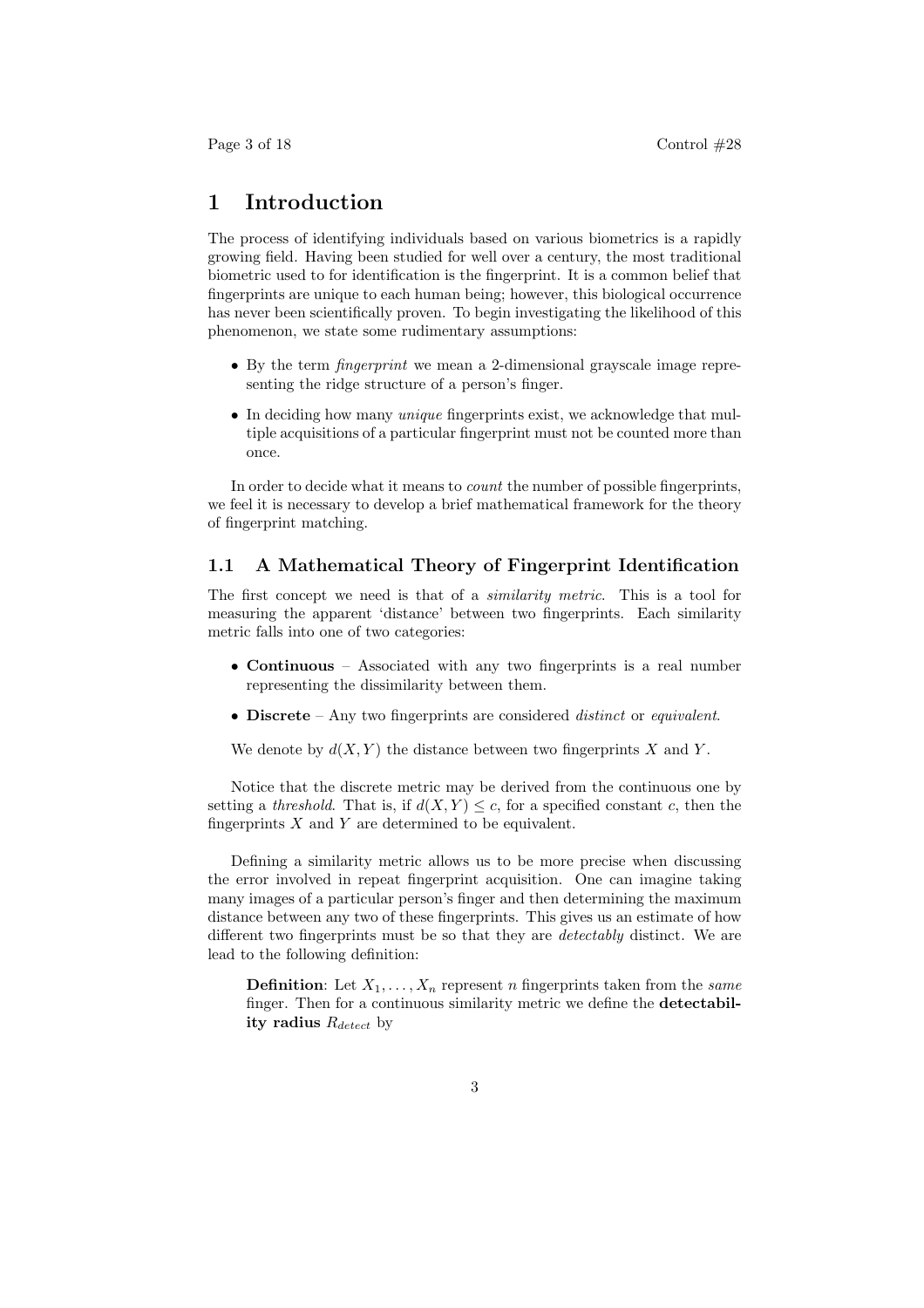Page 4 of 18 Control  $\#28$ 

$$
R_{detect} = \max\{d(X_i, X_j) \mid \text{for all } i \neq j\}
$$

Note that the detectability radius is dependent on both the apparatus for acquiring fingerprints and the metric for comparing them.

#### 1.2 Fingerprint Uniqueness via Spheres

One can interpret the question of fingerprint distinction in terms of sphere pack*ing.* The **sphere** of radius r about a fingerprint X is the set of all fingerprints Y whose distance to X is no greater than  $r$ :

$$
S(X,r) = \{ Y \mid d(X,Y) \le r \}
$$

Suppose one were to record the fingerprint of every individual on the planet. If the distance between any two of these fingerprints is less than the detectability radius  $(R_{detect})$ , then the fingerprints will be within the margin of experimental error and they must be considered equivalent. Therefore, if the union of all spheres centered around these fingerprints with radius  $2R_{detect}$  forms a disjoint set, then we will have determined that no two people have the same fingerprint. Formally,

Let  $X_1, \ldots, X_n$  represent the fingerprints of every individual in a given population. Then

No two people have the same fingerprint 
$$
\iff \bigcap_{i=1}^{n} S(X_i, 2R_{detect}) = \emptyset
$$

This suggests a method for determining the number of unique fingerprints:

- 1. Define a metric on the space of all fingerprints.
- 2. Determine a reasonable value for  $R_{detect}$ .
- 3. Estimate the number of non-overlapping spheres with radius  $R_{detect}$  that can be packed into the space of all possible fingerprints.

Unfortunately, as will be shown, this approach is not especially practical. However, the concepts underlying it will be useful for analyzing the models we develop in this paper.

## 2 Basic Information about Fingerprints and Thumbs

Throughout this paper we will be using some specific vocabulary to describe thumbprints. We provide the definitions here:

Pattern area – the primary region of a fingerprint.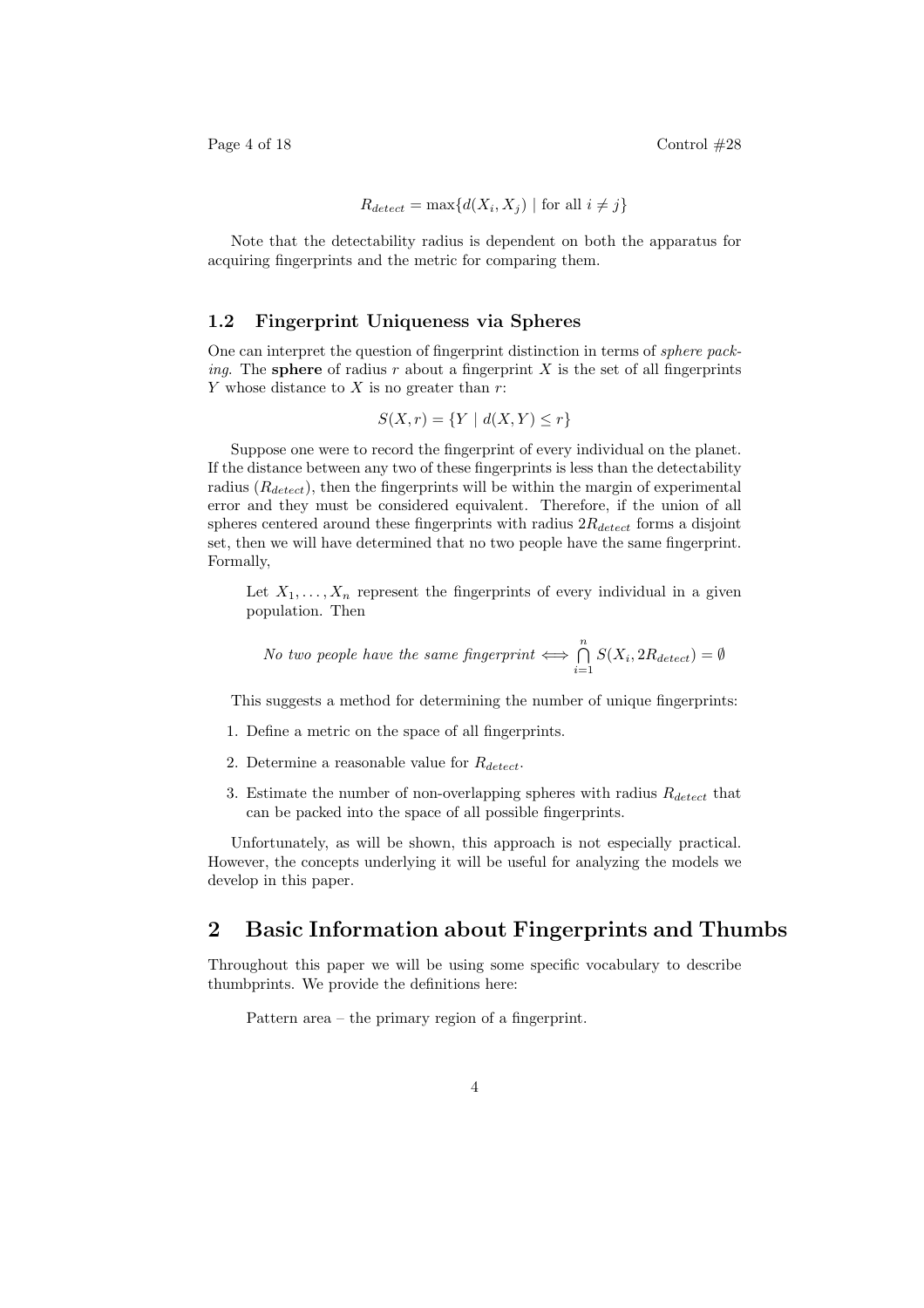

Figure 1: The six basic types of fingerprints [1]: (a) arch, (b) tented arch, (c) right loop, (d) left loop, (e) whorl, and (f) twinloop.

Fingerprint type – The basic classification of a fingerprint: arch, tented arch, right loop, left loop, whorl, and twinloop. See Figure 1.

 $Ridge - A$  path of raised skin on the pad of a finger.

Core – The approximate center of a fingerprint.

Delta – A reference point on a fingerprint which, together with the core, is used to orient a fingerprint (see Figure 1c).

Bifurcation  $- A$  single ridge that divides into two ridges.

Ridge ending – A ridge that ends abruptly.

Minutia – A characteristic singularity in the ridge pattern of a finger.

Minutia type –  $A$  classification of minutiae. The most common types are bifurcations and ridge endings.

Minutia direction – A vector that characterizes the minutia's orientation.

#### 2.1 The Information Contained in a Fingerprint

Human skin is fairly elastic. Accordingly, anomalies such as translation, rotation, scaling, and local perturbations sometimes occur while producing a fingerprint. The crucial features to consider when comparing fingerprints are those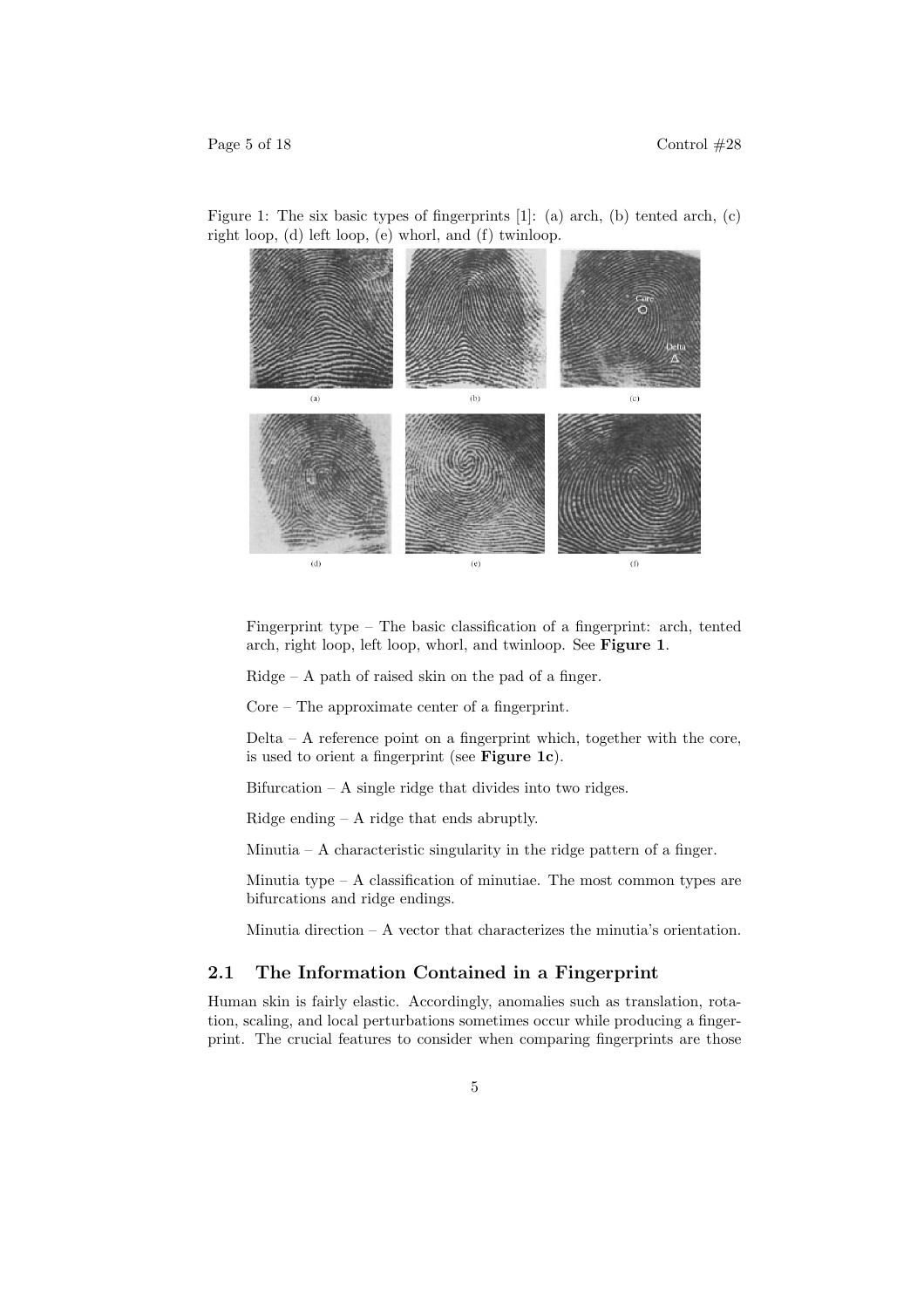which do not vary much between successive prints from the same source. There are other details discernable in fingerprints, such as skin pores, curvature of ridges, and spacing of ridges. However, these information sources are less reliable and ignored in many widely accepted fingerprint identification procedures.

## 2.2 Facts About Fingerprints

- The typical pattern area recorded in a fingerprint is  $72mm^2$  [3].
- The number of discernible minutiae in most fingerprints is between 20 and 70 [5]. In our models we assume an average of 36 minutiae, as done by [3].

One more fact [3] that we use extensively in our models is the followings:

Upon repeated printing of the same finger, there is a  $\%97.5$  chance that the minutiae will be within 0.69mm of the original location.

#### 2.3 Assumptions about Fingerprints

To determine the number of unique fingerprints and the probability that no two people in history have had the same thumbprint we need to make a few general assumptions. Most of these have been supported by the literature available on fingerprinting.

- 1. People's fingerprints do not change over time [3].
- 2. When comparing fingerprints it is sufficient to consider only overall print type and attributes pertaining to the minutiae [2].
- 3. The basic structure of the human fingerprint has not changed drastically throughout history [4].
- 4. Thumbprints exhibit the same characteristics as prints taken from other fingers of the hand.
- 5. Minutiae are uniformly distributed throughout the pattern area of the finger [9].

## 3 Model I: A Discrete Similarity Metric

One of the most desirable features of a fingerprint comparison algorithm is invariance under translation, rotation, and scaling. This seems to indicate that the problem of identifying fingerprints is of a topological nature, rather than geometrical. In this model we develop a graph-theoretic approach to analyze the process of fingerprint comparison and use it to produce a lower bound on the number of detectably distinct fingerprints.

We would like to understand the topology of a given minutiae distribution. For this reason we consider a spatial tessellation derived from the relative locations of the minutiae.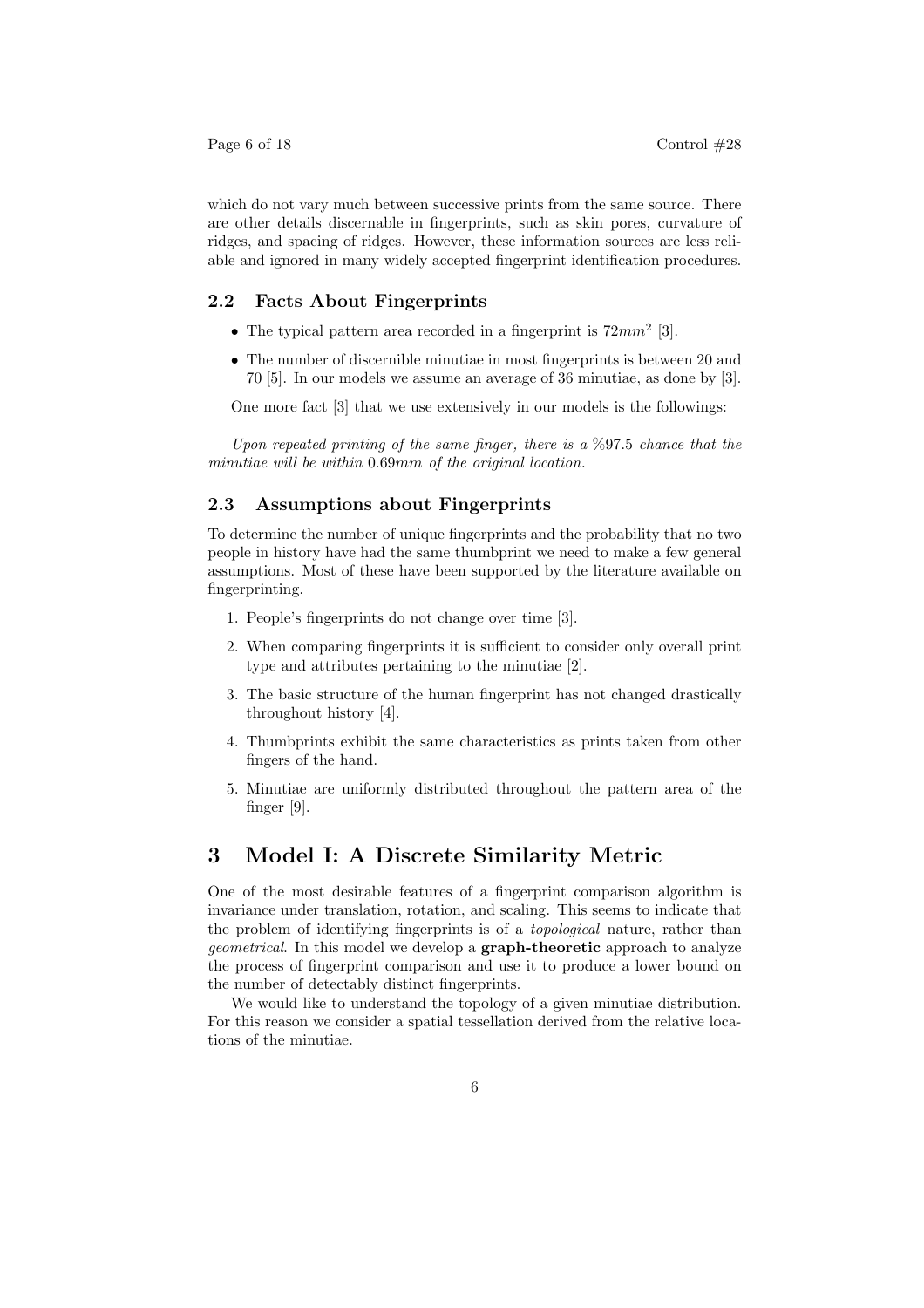

Figure 2: The minutiae Voronoi diagram of an image-enhanced fingerprint.

### 3.1 Minutiae and Voronoi Diagrams

A 2-dimensional tessellation, known as a Voronoi diagram, may be produced from any planar region by the following method [8]:

- 1. A finite collection of seed points is produced. These points may either be generated by a stochastic process, or acquired from a preexisting data source.
- 2. To each seed point is associated a planar sub-region known as a cell. Each cell consists of all points which are closer to the given seed point than any other seed point in the collection.

This tessellation is uniquely determined by the seed points.

Our model considers the Voronoi diagram obtained from the minutiae of a given thumbprint, which we refer to as a minutiae Voronoi diagram.

We produced a minutiae Voronoi diagram (using the Qhull [6] algorithm) for a real fingerprint. The result is pictured in Figure 2. The original fingerprint image with minutiae identified by small boxes is seen in Figure 3. The thumbprint data and minutiae extraction were provided by [7].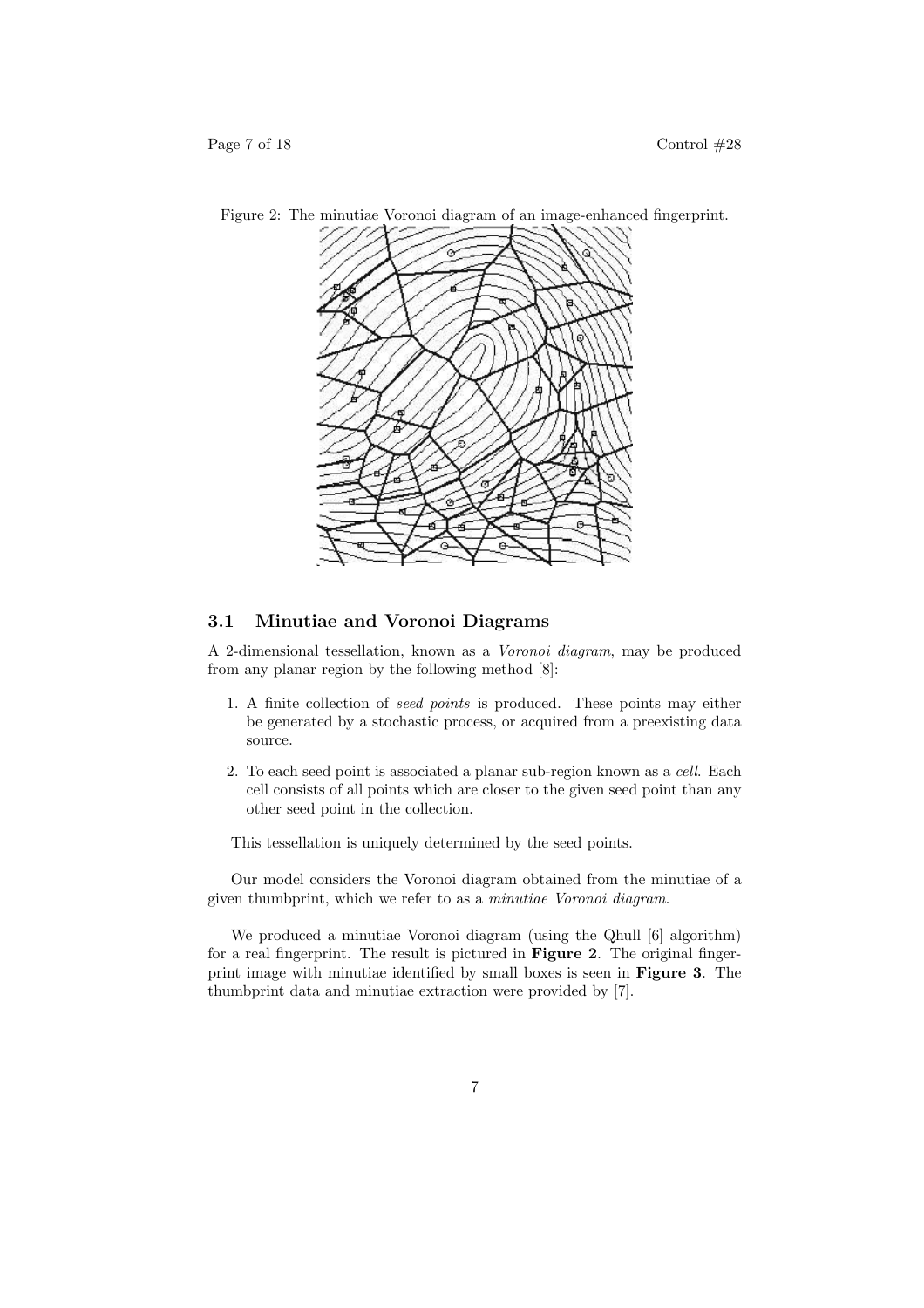

Figure 3: The original fingerprint from Figure 2 with minutiae represented by small boxes.

## 3.2 The Role of Graph Theory in this Model

We are interested in enumerating the possible configurations of minutiae in fingerprints. However, there is a constraint that two fingerprints which are sufficiently similar (i.e. within  $R_{detect}$ ) must be matched correctly. Therefore, we would like a way to compare Voronoi diagrams such that small perturbations in the position of seed points will not affect the comparison. To accomplish this, we consider the graph obtained from the minutiae Voronoi diagram.

We refer to the graph obtained from the minutiae Voronoi diagram as the minutiae graph.

This graph contains all the topological properties of the Voronoi diagram. It tells it which vertices are connected, but it does not contain any geometric measures, such as the lengths of the edges and the angles they form at each vertex.

We are now ready to define the fingerprint similarity metric for this model.

#### Definition:

We consider two fingerprints X and Y to be equivalent,  $d(X, Y) = 0$ , if their respective minutiae graphs are isomorphic, and distinct,  $d(X, Y) = 1$ , otherwise.

Since we are attempting to estimate the number of distinct fingerprints in existence, it is important to be able to determine the number of isomorphism classes of a large collection of graphs very quickly. We use the Nauty software package [10] to produce a standard representation of each graph, known as a canonical label. Having done so, the two graphs may be tested for isomorphism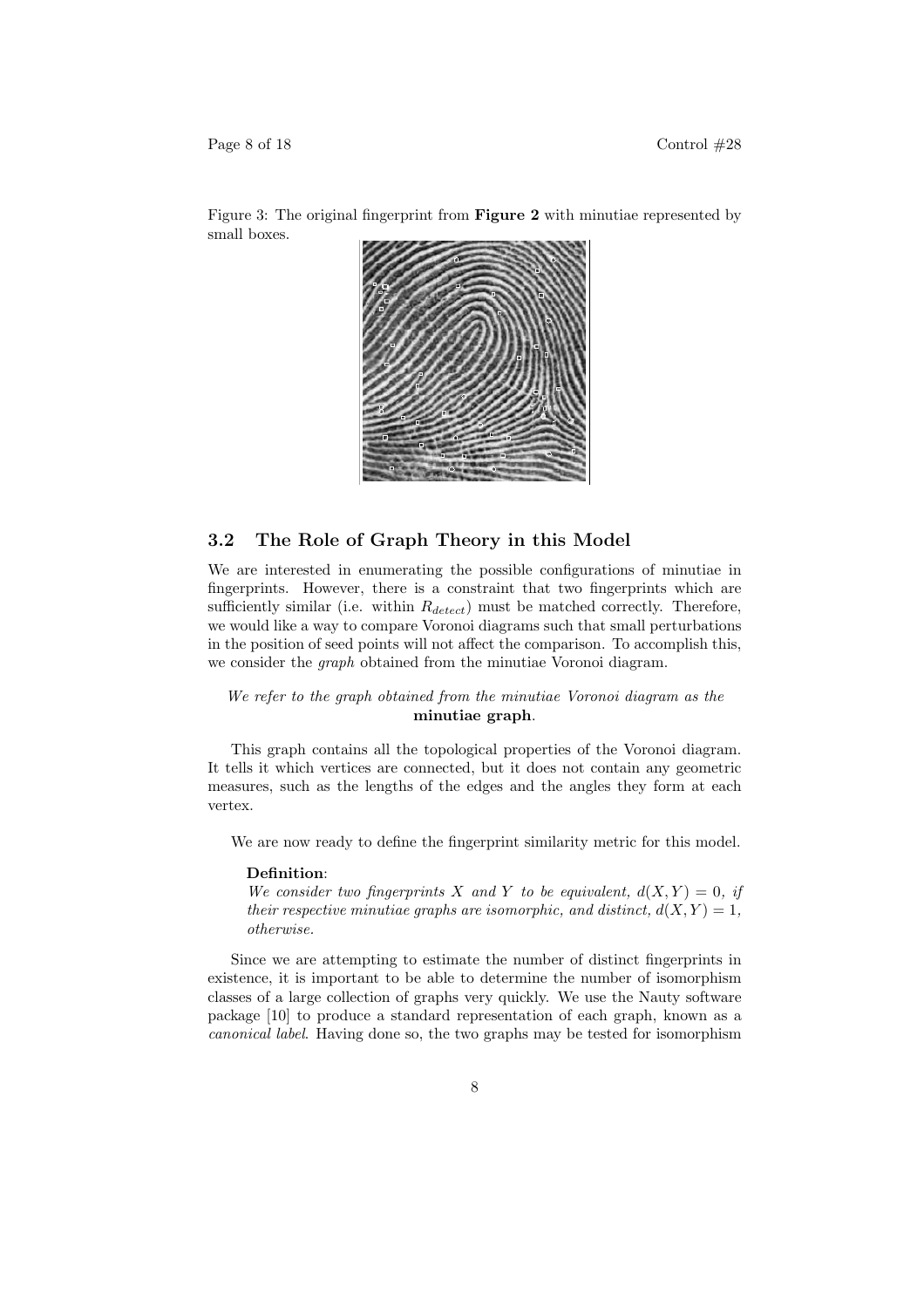by seeing if their canonical labels are equal.

#### Using isomorphism classes of minutiae graphs to compare fingerprints has the following advantages:

- 1. Any unintentional rotation, translation, or scaling factor when recording a fingerprint will have absolutely no effect on the comparison.
- 2. A slight perturbation in the location of minutiae points will result in a topologically equivalent minutiae graph.
- 3. The complete graphic information in a Voronoi diagram generated by n points can usually be stored in  $4n^2$  bits.

The last assertion is based on the average number of vertices in a Voronoi diagram generated by  $n$  seed points  $[8]$ .

## 3.3 Sensitivity of Minutiae Point Perturbation

In this section we investigate the sensitivity of this model to slight perturbations in the location of minutiae points. The similarity metric we are using here is the discrete one. Namely, graphs are either isomorphic or non-isomorphic. As a result, we are unable to directly measure  $R_{detect}$ . We know that minutiae graphs generated by sufficiently similar minutiae point distributions are isomorphic, but we would like to relate this vague statement to the more precise language of detectability radii. One possible interpretation is the following:

The inherent metric involved in this model is not really the discrete one, but rather a much more complicated metric which is then transformed into a discrete metric according to some sort of thresholding process.

In order to develop an understanding of how slight changes in the seed point distribution affect a Voronoi diagram, we perform the following experiment:

- Randomly distribute 36 minutiae.
- Generate the minutiae graph corresponding to that particular configuration of seed points.
- For each seed point, adjust its  $x$  and  $y$  coordinate by a random amount given by a normal distribution.
- Generate a new minutiae graph from these perturbed seed points.
- Determine if these two graphs are isomorphic.

In Figure 4 we see the result of this experiment for two different perturbations of an initial minutiae point distribution. All three graphs look similar, but in fact have topological differences and are therefore not isomorphic.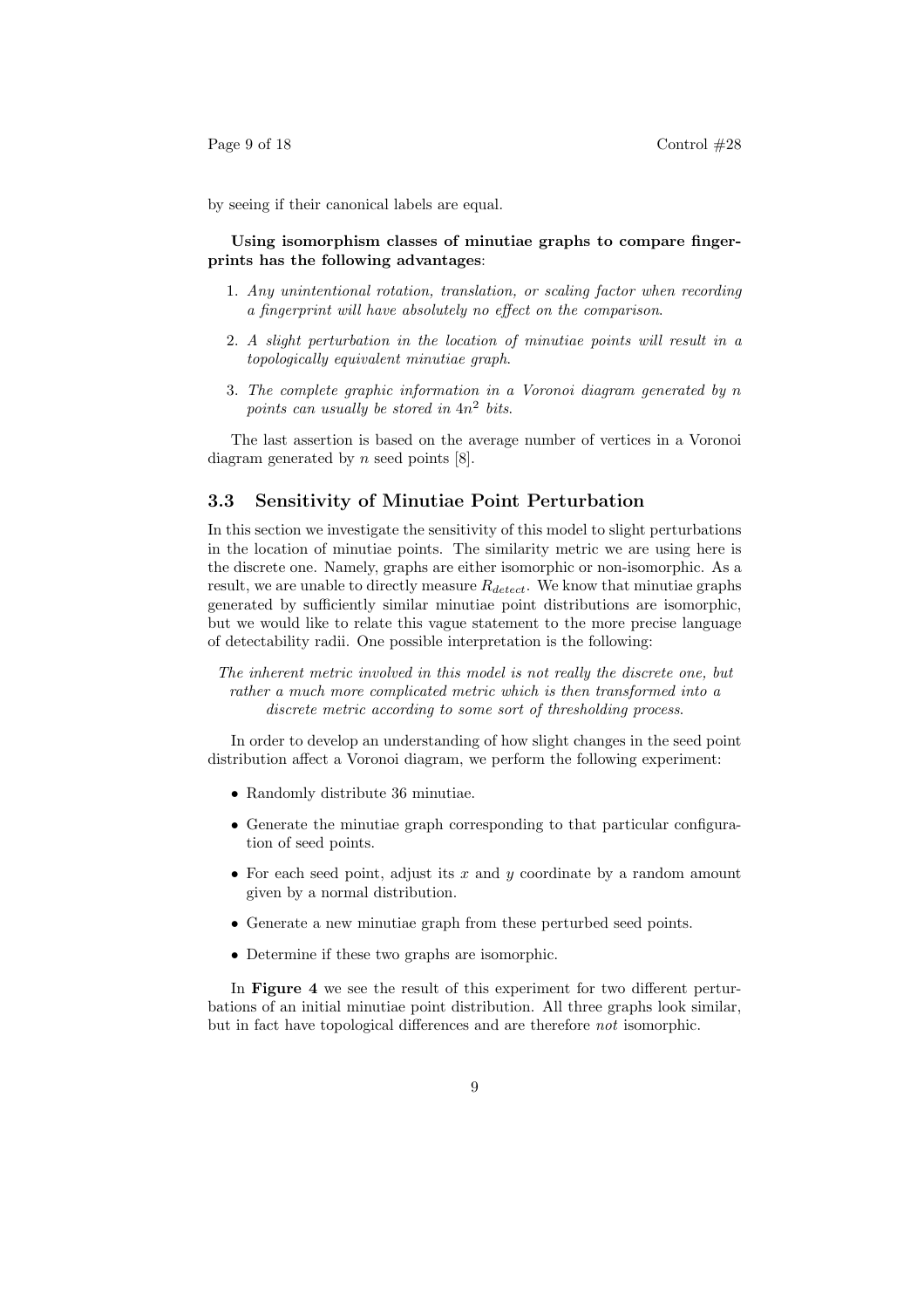

Figure 4: Three similar but non-isomorphic minutiae graphs.

To estimate how much the minutiae can be perturbed before the graph changes topologically, we produce 10 initial minutiae distributions, perturb each one 100 times, record the number of isomorphism classes that occur, and then average this number over the 10 distributions. The result is depicted in Figure 5.

We see that for a standard deviation less than  $0.005mm$ , only 5 different isomorphism classes were observed. Recall there is a %97.5 chance that a given minutia will remain within  $0.69mm$  of its initial location upon repeated fingerprinting. From this we can assume a normal distribution with standard deviation of  $0.2mm$ , which is 40 times greater than  $0.005mm$ . This shows that the similarity metric in this model is hyper-sensitive. Therefore, this algorithm would probably not work very well as a practical means of comparing fingerprints. However, it is still applicable to estimate the number of distinct fingerprints in the human race from a theoretical standpoint. The technology for acquiring fingerprints has been steadily increasing in recent years, so in the near future it is quite plausible that the location of minutiae will be determined with a much greater accuracy.

#### 3.4 Estimating the Total Number of Distinct Fingerprints

Given *n* minutiae, we produced  $m = 50,000$  uniformly distributed configurations of these points and their corresponding minutiae graphs. The number N of isomorphism classes that occurred is shown in **Figure 6** for values of n ranging between 1 and 20. This plot closely resembles the logistic equation:

$$
\frac{dN}{dn} = N(a - bN),
$$

where  $\frac{a}{b} = m$  is the carrying capacity of the system. The explanation for this behavior is that the number of distinct graphs observed for a given number of minutiae is limited by the total number of graphs generated (50,000 in this case). This imposes an artificial bound on the population growth of isomorphism classes. By considering only small values of  $n$ , so that the growth is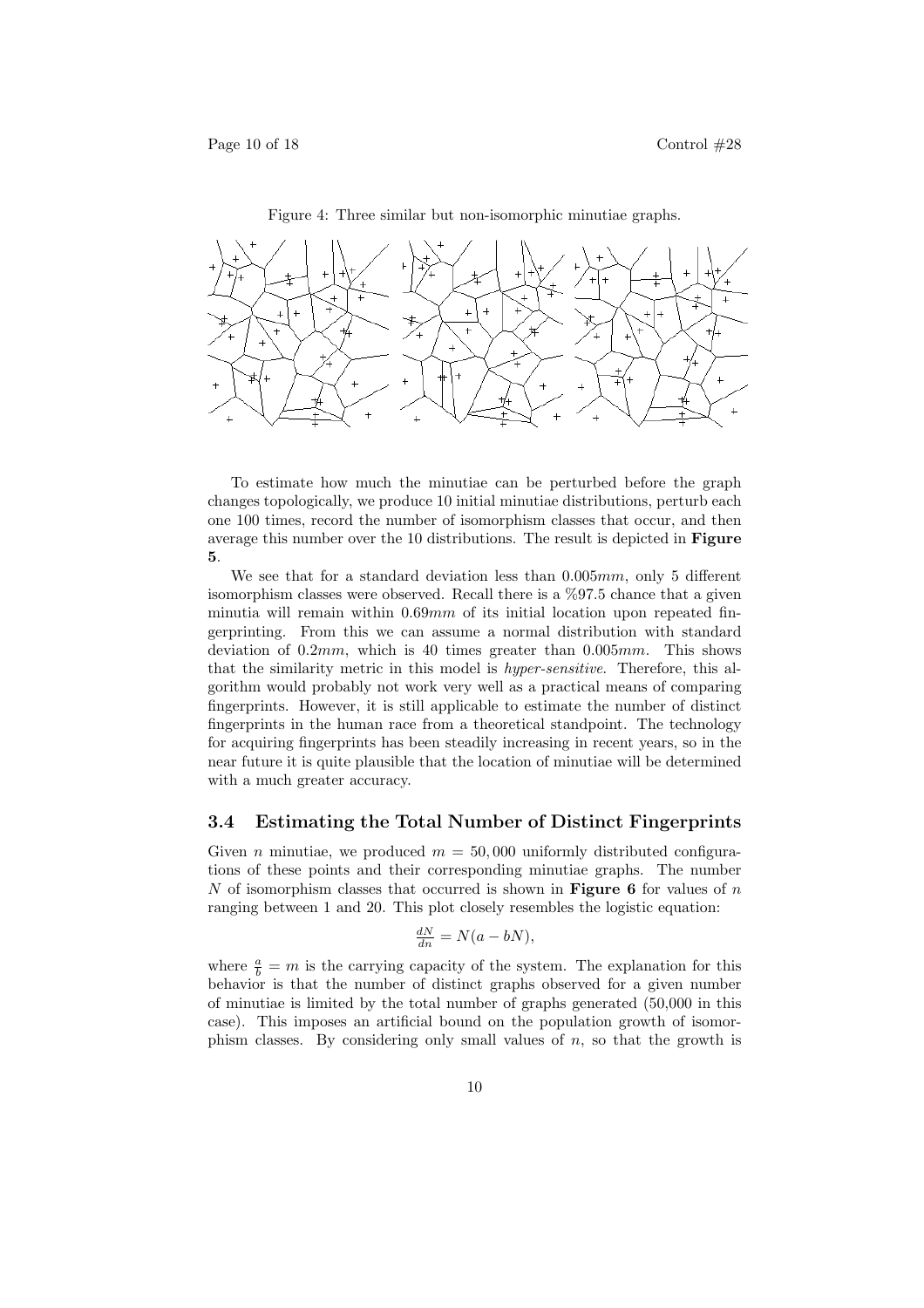Page 11 of 18 Control  $\#28$ 

Figure 5: The number of isomorphism classes observed when perturbing the seed point distribution according to a normal distribution  $N(0, \sigma^2)$  for various values of sigma.



approximately exponential, we estimate the number  $N$  of isomorphism classes for a given value of  $n$  minutiae to be

$$
N = 14e^{0.8(n-6)}
$$

This extrapolates to a value of  $N = 3.7 \times 10^{11}$  for  $n = 36$  minutiae.

This value of  $N$  represents the number of distinct fingerprints possible based solely on a uniform distribution of 36 points. We can make this estimate more realistic by taking into account the various fingerprint types and distinguishing between bifurcations and ridge endings in minutiae. The approximate distribution of these traits is listed in Table 1.

From this data we see that each fingerprint of 36 minutiae contains on average 25 bifurcations and 11 ridge endings. Based on this we produce the following estimate:

The number of distinct fingerprints with 36 minutiae is approximately  $\frac{1}{(3.7 \times 10^{11})} \binom{36}{11}(5) = 1.11 \times 10^{21}$ 

## 4 Model II: A Continuous Similarity Metric

Given two fingerprints, we would like to determine the number of minutiae that lie in corresponding locations. To do this, we need a standardized coordinate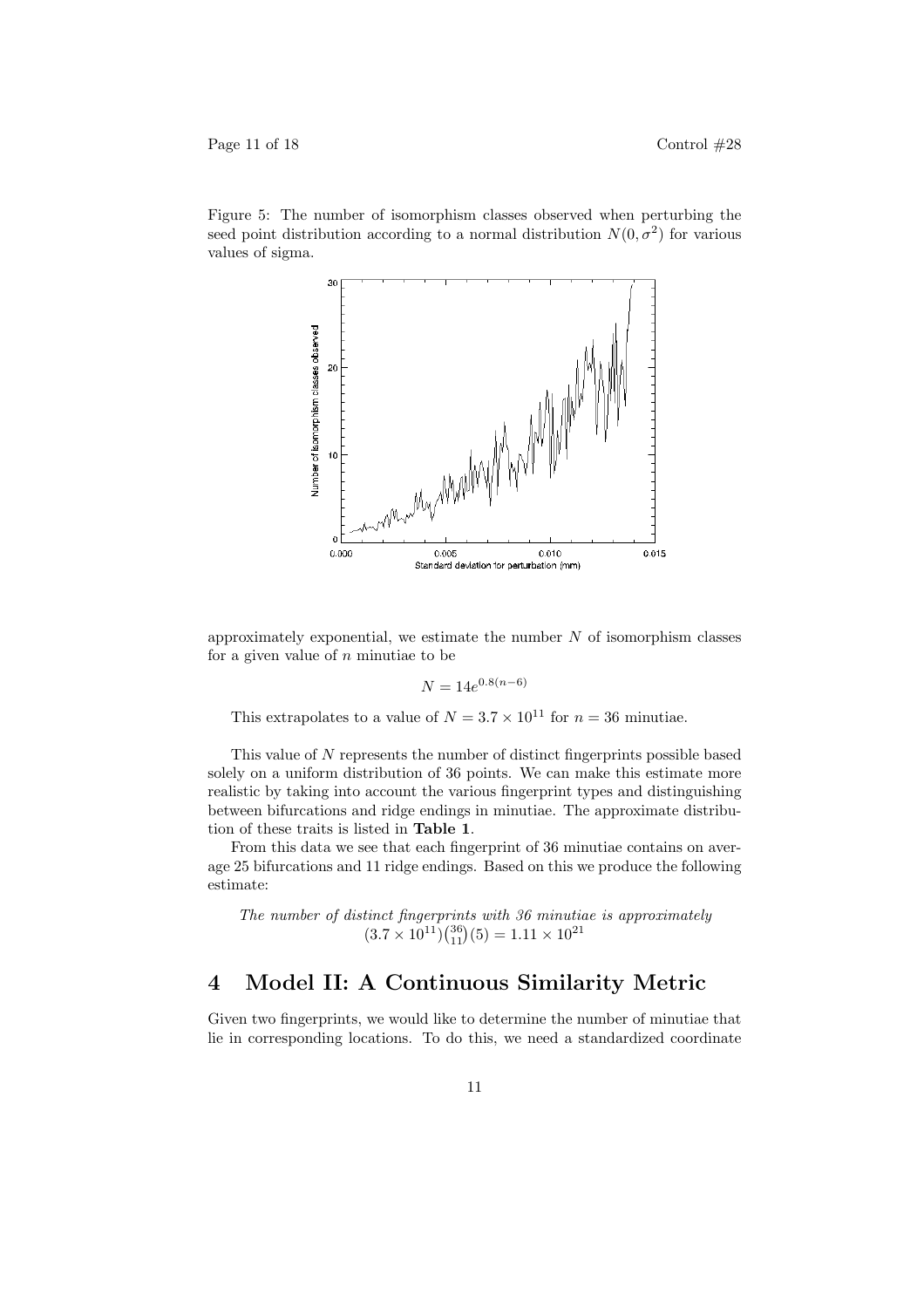Figure 6: The number of isomorphism classes observed as a function of the number of minutiae considered.



Table 1: Distribution of fingerprint and minutia types [11].

| Fingerprint Type   | Probability of occurrence |
|--------------------|---------------------------|
| Left loop          | 0.338                     |
| Right loop         | 0.317                     |
| Whorl              | 0.279                     |
| Arch               | 0.037                     |
| Tented arch        | 0.029                     |
| Twin loop          | rare                      |
| Minutia Type       | Probability of occurrence |
| <b>Bifurcation</b> | 0.7                       |
| Ridge ending       | $\rm 0.3$                 |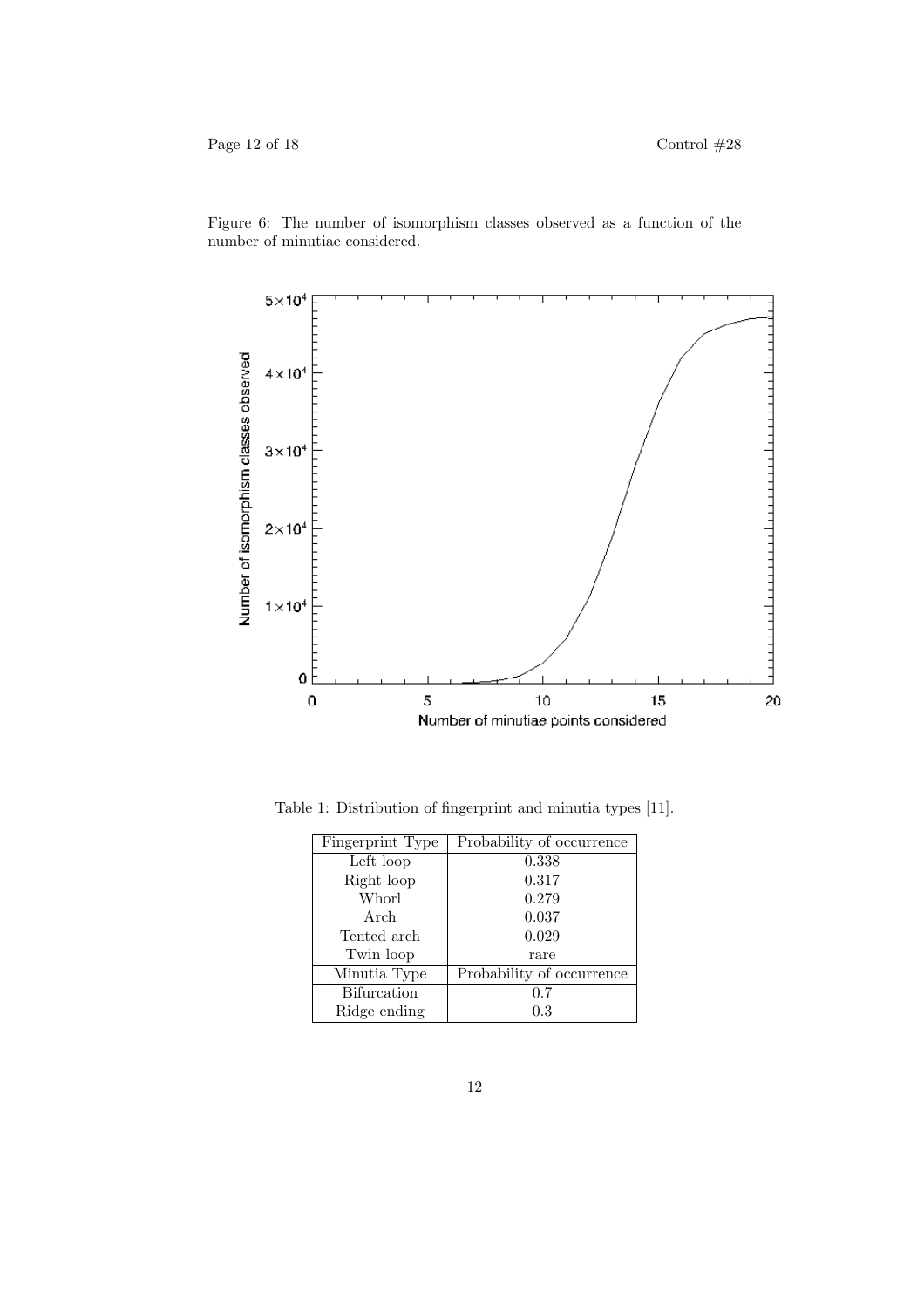system. We must assume that the fingerprints we are working with have already been aligned. This is usually accomplished by locating the core and delta of the two fingerprints.

In this model we perform the following procedure:

- 1. Randomly select a fingerprint type from among the basic five according to their relative proportions (see Table 1).
- 2. Uniformly distribute 36 minutiae on a square region representing a finger's pattern area.
- 3. To each point, randomly associate a minutia type and direction (a real number between 0 and 360 degrees).
- 4. Repeat this process to create another fingerprint so that the two may be compared.

For any two minutiae from two different fingerprints, we say that they match if they are within  $0.69mm$  of each other. We also stipulate that the minutiae directions must be within 22.5 degrees for them to be considered a match. This is based on empirical data of experimental error [3].

To determine the distribution for the number of minutiae matches from two randomly generated fingerprints, we first see if the fingerprints are of the same type. Next, we compare the type of each corresponding minutia in the two fingerprints. Finally, we see if the location and direction of each minutia is within the specified bounds.

We generate two independent fingerprints 50,000 times and produce a distribution for the number of minutiae matches. See Figure 7. We then reproduce the perturbation simulation from Model I, this time incorporating a perturbation in minutiae direction. We perform 50,000 repetitions of this experiment, producing the distribution for the number of matching minutiae seen in Figure 8.

#### 4.1 Statistical Analysis

We want to find the probability that two independent fingerprints have at least 27 minutiae matches. This will be our estimate for the minimum number of minutiae matches required so that two fingerprints are considered equivalent. In other words, this is the thresholding number for our similarity metric. In order to estimate this probability, we need the complete probability distribution of matches from different prints. We only completed 50,000 repetitions, so we are forced to extrapolate from our data. There are two ways to do this.

The first approach is to approximate the number of matches with a normal distribution. By looking at a normal QQ plot, this seems like a reasonable approximation. To find the mean of this normal distribution, we first look at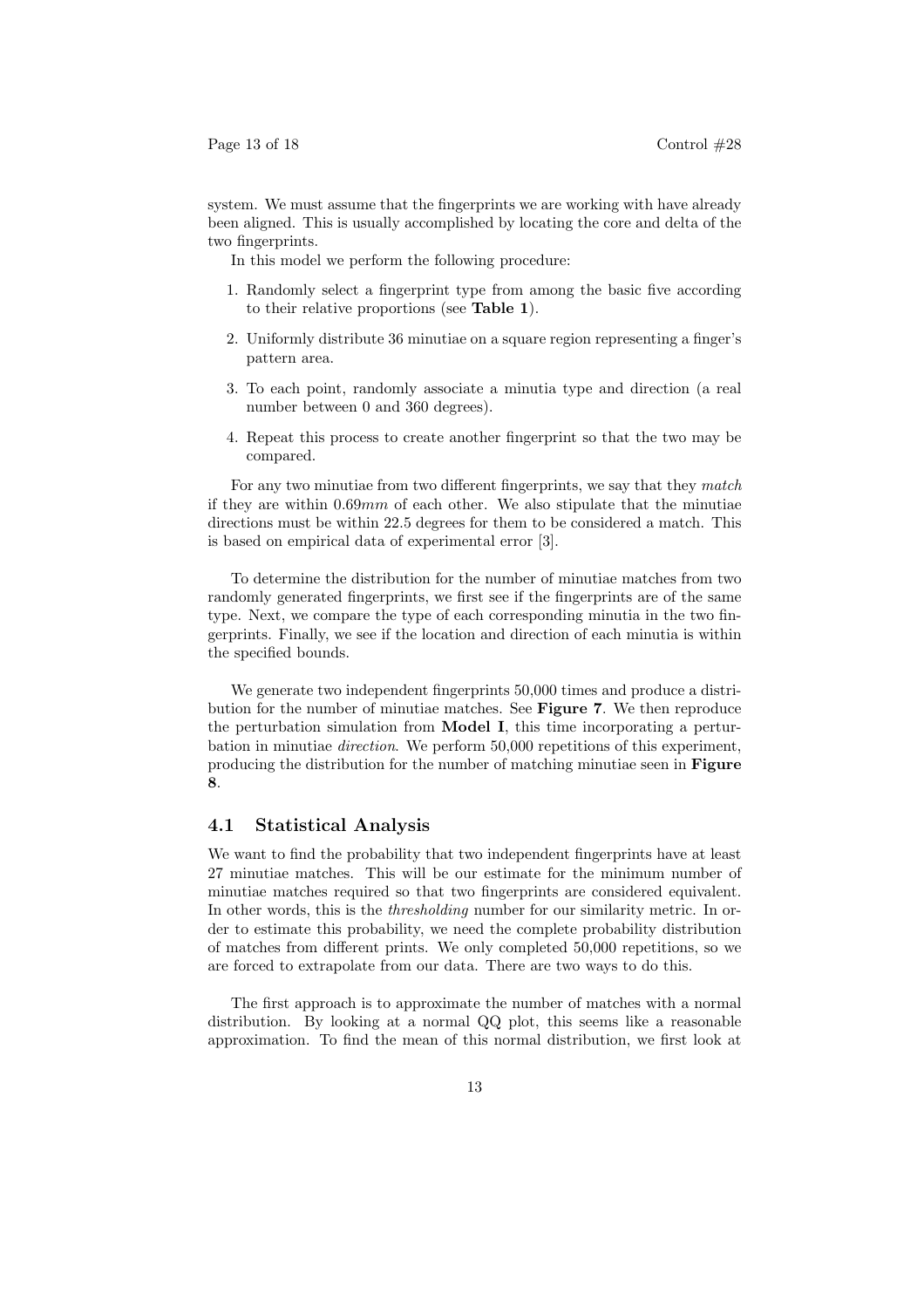

Figure 7: **Distribution of Matches From Two Different Fingerprints**

Figure 8: **Distribution of Matches From Repeated Finger Printing**

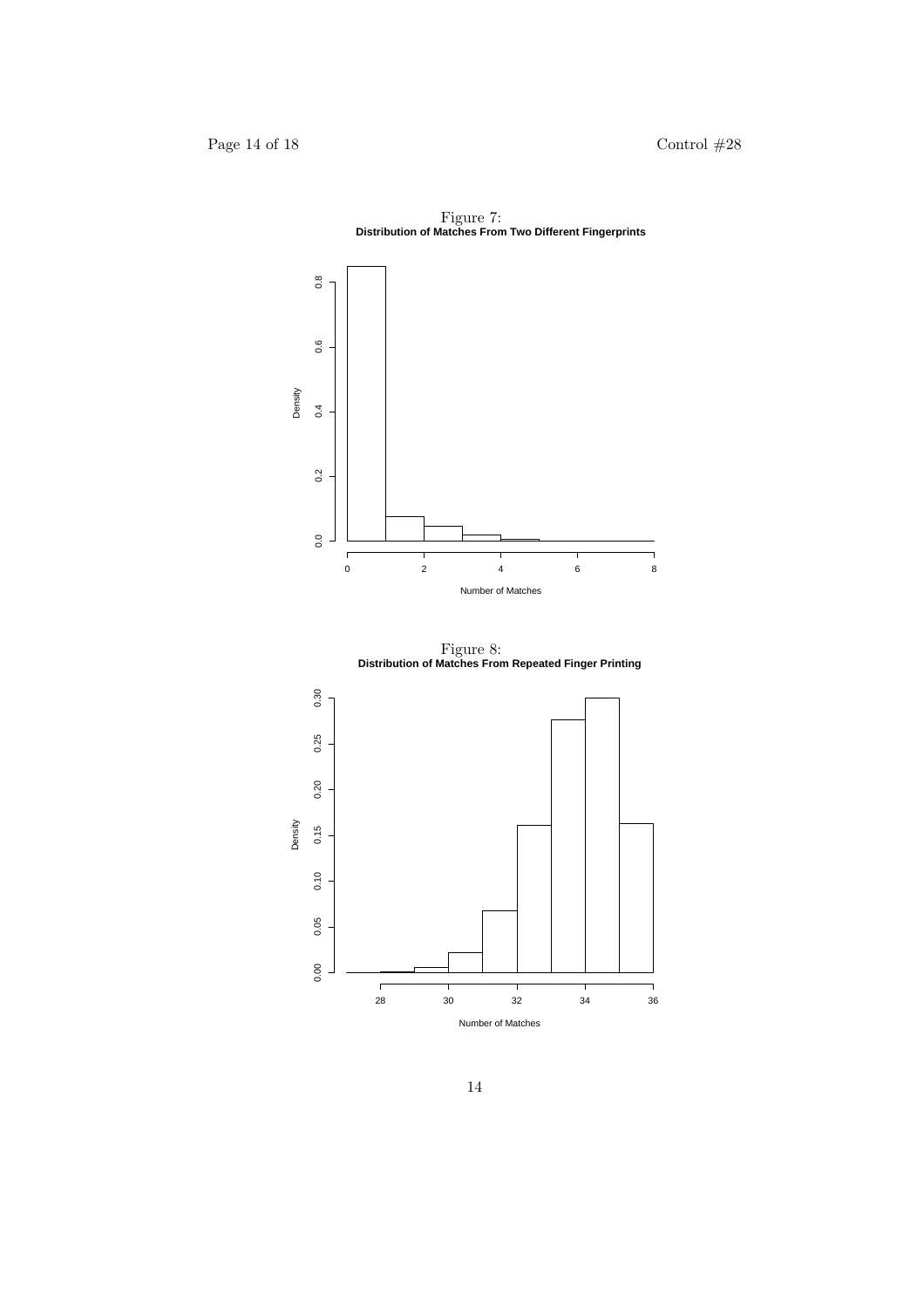the expected number of matches from the distribution in Figure 7, which we determine to be .504. To find the variance of this normal distribution, we look at the probability of seeing 4 or more matches.

$$
P(\text{number of matches} \ge 4) = \frac{1449}{50000} = .029
$$

We know that  $\frac{x-\mu}{\sigma}$  is  $N(0, 1)$ , and that the Z value for .029 is 1.9. Hence we find that  $\sigma = 1.83$ .

To find the probability that 27 or more minutiae match, we look at the probability of seeing a Z-Score of  $\frac{27-\mu}{\sigma} = 14.5$ . Under the normal distribution, this probability is  $2.03 \times e^{-46}$ . However, we think a more appropriate approximation can be achieved with an alternate method.

The second approach for determining this probability is by looking at the Poisson distribution. We can assume that there is some rate at which matches occur. This rate is the number of matches divided by the number of trials simulated, which in this case equals .504. Using the Poisson approximation formula, we calculate that

$$
P(27) = \frac{e^{-0.504} (0.504^{27})}{27!} = 5.12 \times 10^{-37}
$$

This is an upper bound on the probability of seeing at least 27 minutiae matches, and hence matching two randomly generated fingerprints.

We can estimate the number of distinct fingerprints in existence simply by taking the inverse of this probability:

The number of distinct fingerprints with 36 minutiae is approximately<br> $\frac{1}{5.12 \times 10^{-37}} = 1.95 \times 10^{36}$ 

### 4.2 Error Analysis and Sensitivity

This model was run with 36 uniformly distributed minutiae, an error-radius of 0.69mm, and  $\sigma$  equal to  $\frac{0.69}{\sqrt{27}}$  $\frac{0.69}{2Z_{.975}}$ . We ran the same simulations with varied parameters to determine how much our overall results would be affected. We first tried doubling the error-radius. This resulted in more minutiae matches when comparing two random fingerprints. The histogram had upwards of 10 matching minutiae for the two random fingerprints. Of the times that there were matches, the average number was closer to 5. Since 10 matches are occurred approximately one ten-thousandth of the time, this model is no longer realistic. The FBI considers 10 matching features to be sufficient to identify the fingerprints [2].

Changing the number of minutiae resulted in a smaller proportion of minutiae matches between random fingerprints, whereas the proportion of matches in the same fingerprint stayed about the same. We looked at distributing 20 and 28 minutiae. The probability of two random minutiae matching when using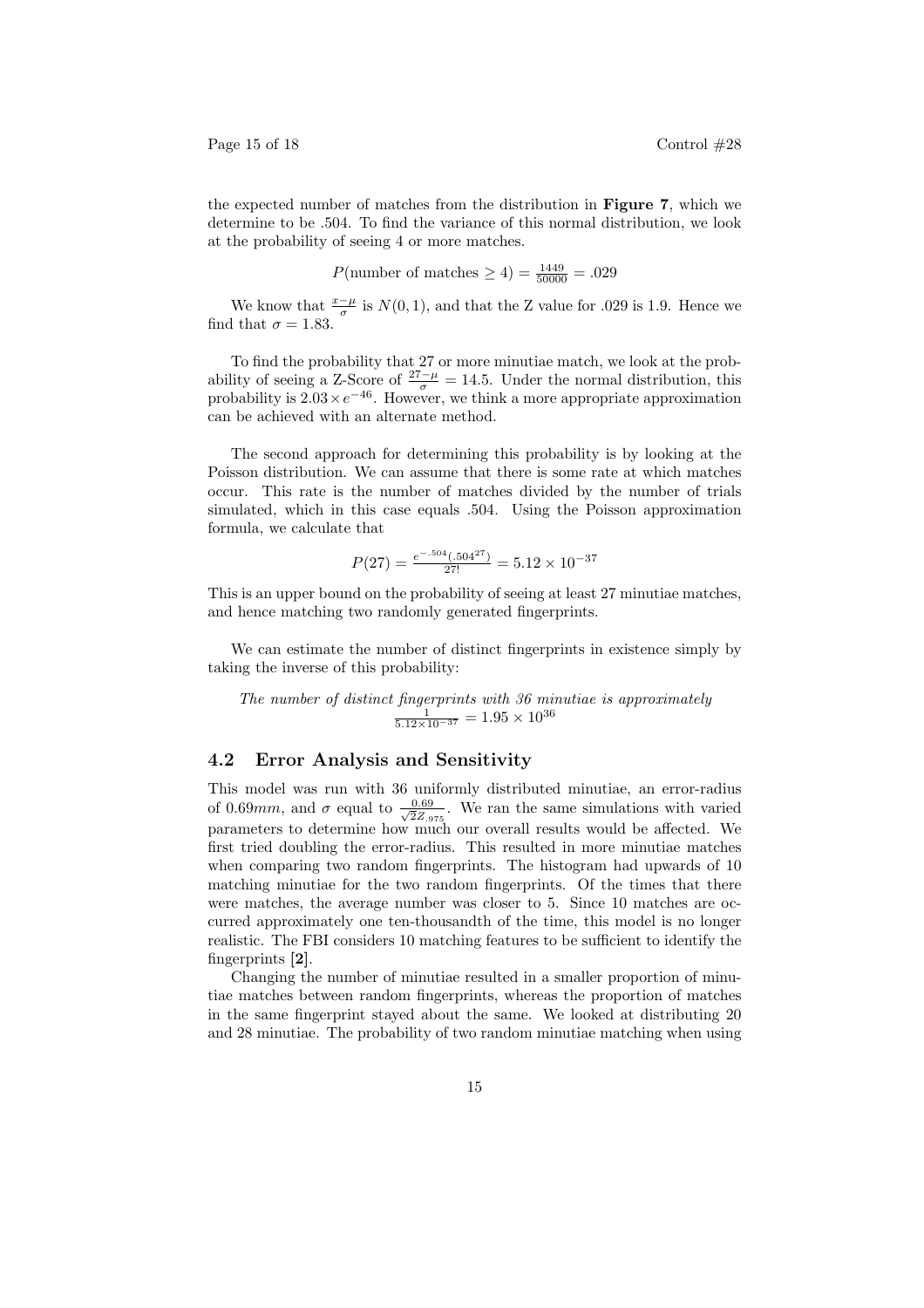Page 16 of 18 Control  $\#28$ 

20 minutiae was  $3.68 \times 10^{-34}$ . This does not differ drastically from our previous estimate.

This leads us to our last two potentially influential parameters for this model. These are the distribution of minutiae over a fingerprint, and the  $N(0, \sigma^2)$  error term. Beginning with  $\sigma$ , we look at what would happen if its value were doubled. That is, comparing two fingerprints from the same finger, we vary the minutiae coordinates by  $N(0, (2\sigma)^2)$ . This results in the average number of matches between fingerprints from the same finger going down from 34 to 29. The spread of this distribution is larger than before. This tells us that with more variation in the coordinates, the number of minutiae required for a match goes down.

Through our own observations we have noticed that the minutiae might not be distributed uniformly. We test the effect of clumping 6 to 10 minutiae on either side of the core. With this as our distribution we find that the number of matches between random prints goes down. This means that our assumption of a uniform distribution might be leading to a slight overestimate of the number of matches.

## 5 The Probability of Fingerprint Uniqueness

The total population of the human race is estimated to be about 100 billion [12]. Let M denote the number of distinct fingerprints and  $N = 10^{11}$  the number of people who have ever lived. Then the probability that all fingerprints are unique is given by:

$$
\frac{M}{M} \times \frac{M-1}{M} \times \cdots \times \frac{M-N}{M} = \frac{M!}{M^{N+1}(M-N-1)!}
$$

This formulation is valid, but we do not have sufficient computing power to get a reasonable estimate from it. We can avoid this problem by making an estimate using the Poisson distribution. We do this under the assumption that two different fingers are matched to the same fingerprint at the rate  $\lambda$ . With this approximation we get that:

- Model I:  $e^{-\lambda} = e^{-\frac{10^{22}}{1.1 \times 10^{21}}} = 0.00011$
- Model II:  $e^{-\lambda} = e^{-\frac{10^{22}}{2 \times 10^{37}}} = e^{-\frac{1}{2 \times 10^{15}}}$

## 6 Conclusion

Either all human beings throughout history have had unique fingerprints or they have not. If we were to generate a population of 100 billion, the probability that it would have unique fingerprints, according to our first model, is 0.00011. According to our second model, this probability is  $e^{-\frac{1}{2\times 10^{15}}}\approx 1$ . With either estimate, it seems quite conclusive that the fingerprint uniqueness is a reality, not just a myth.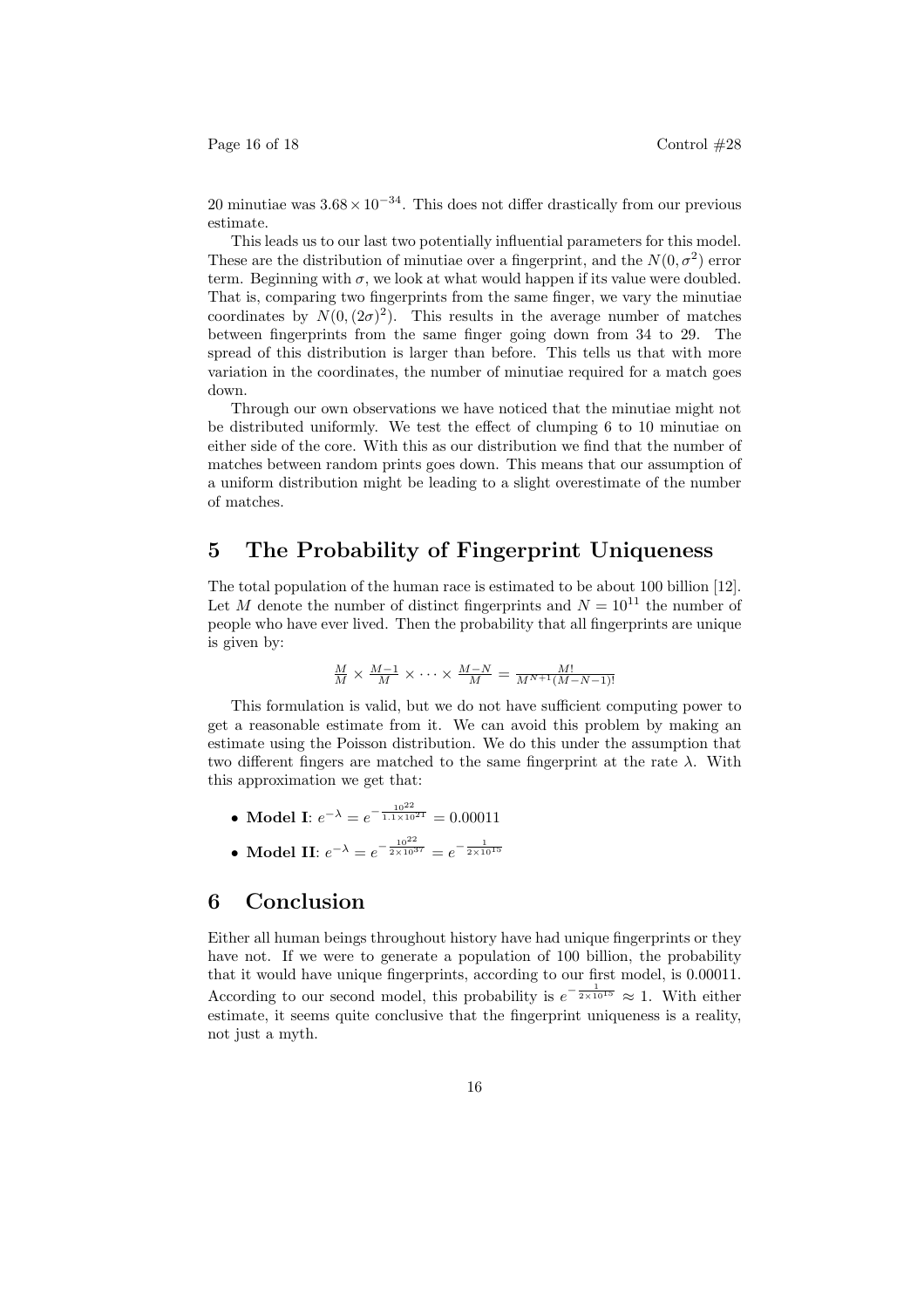# 6.1 Fingerprint vs DNA Evidence – A Final Test

According to the State of Wisconsin Department of Justice [13], the probability of DNA misidentification is of order one in a billion. Our second model, the probability of misidentification from fingerprinting is  $10^{-37}$ . This indicates that fingerprinting is substantially more reliable than DNA testing.